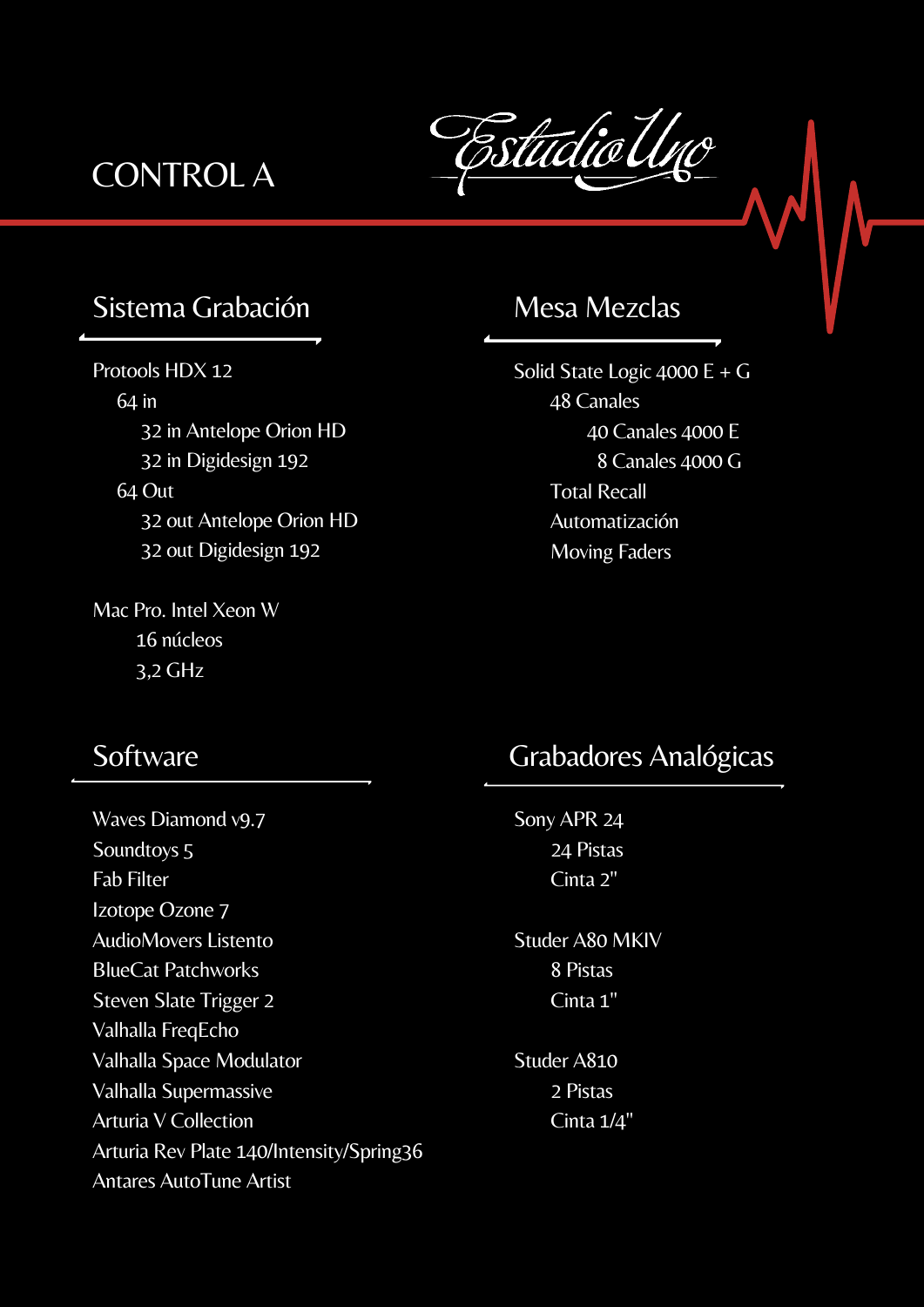tudio

#### **Monitores**

EastLake Custom JBL 2234 H (Cono) HH VX1200 Amp HH VX300 White Instruments 4400 Eq Genelec 1031 Focal Twin 6 BE Quested H108 JBL6260 Amp Yamaha NS10 HH VX200 Amp

### Otros Monitores

JBL 8330 x 5 Sistema 5.1

SPA MC - 12 x 2 Monitores Suelo

# Sistema Escucha

Behringer PowerPlay P16 - I Module 6 x Behringer P16 M Personal Mixer

#### Auriculares

 x AudioTechnica ATHM50 x Beyerdinamic DT 770 x Beyerdinamic DT 880 x Beyerdinamic DT 100 x Akg K171 x Akg K141 x Behringer HPM1000 (ORQUESTA - 1 Oreja) x Behringer HPS3000 (ORQUESTA - 1 Oreja)

# **Adicional**

3 x Behringer Xenyx 502 1 x Behringer HA8000 V2 8CH HeadPhone Mixer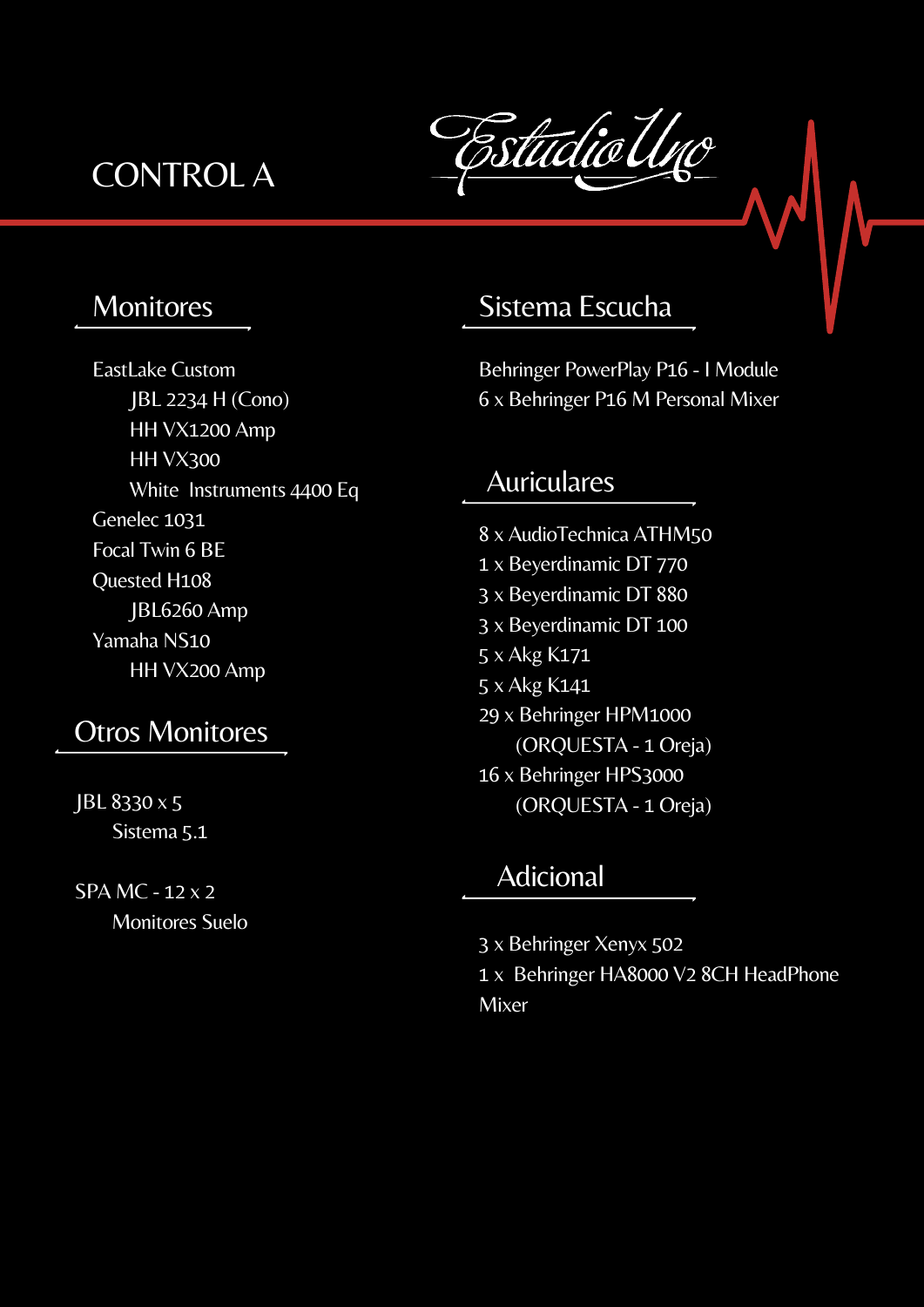tudiol

## Previos Micrófono

 x Neve 1081 x Neve 1073 Shepard x Neve 4081 x Neve 1272 - Kahayan 12K72 x Api 212 L (Api 7600) x Api 3124 x Telefunken v76 x Focusrite ISA110 x Altec 1591A x Trident 80b Series x SSL 4000 E/G SSL 4000 G SSL 4000 E integrados SSL 4000 E Transistores

### **Compresores**

 x Teletronix LA2A x Urei LA3A x Universal Audio 1176 x Empirical Labs EL8 Distressor x Api 225 L (Api 7600) x Tubetech LCA2B Stereo x Altec 1591A x SSL 4000 E/G SSL QUAD Bus Compressor

# Ecualizadores

 x Tubetech PC 1E x Neve 1081 x Neve 1073 Shepard x Focusrite ISA 110 x Api 550A (APi7600) Trident 80b Series x SSL 4000 E/G SSL 4000 G SSL 4000 E

## Efectos

- x Tc Electronics TC 6000 x Lexicon 480 L
- x Lexicon PCM42
- x Lexicon PCM60
- x Lexicon PCM70
- x Eventide H3000

#### Varios Audio

 x Radial DI J48 x Radial Reamp X-Amp x Lehle P-Split